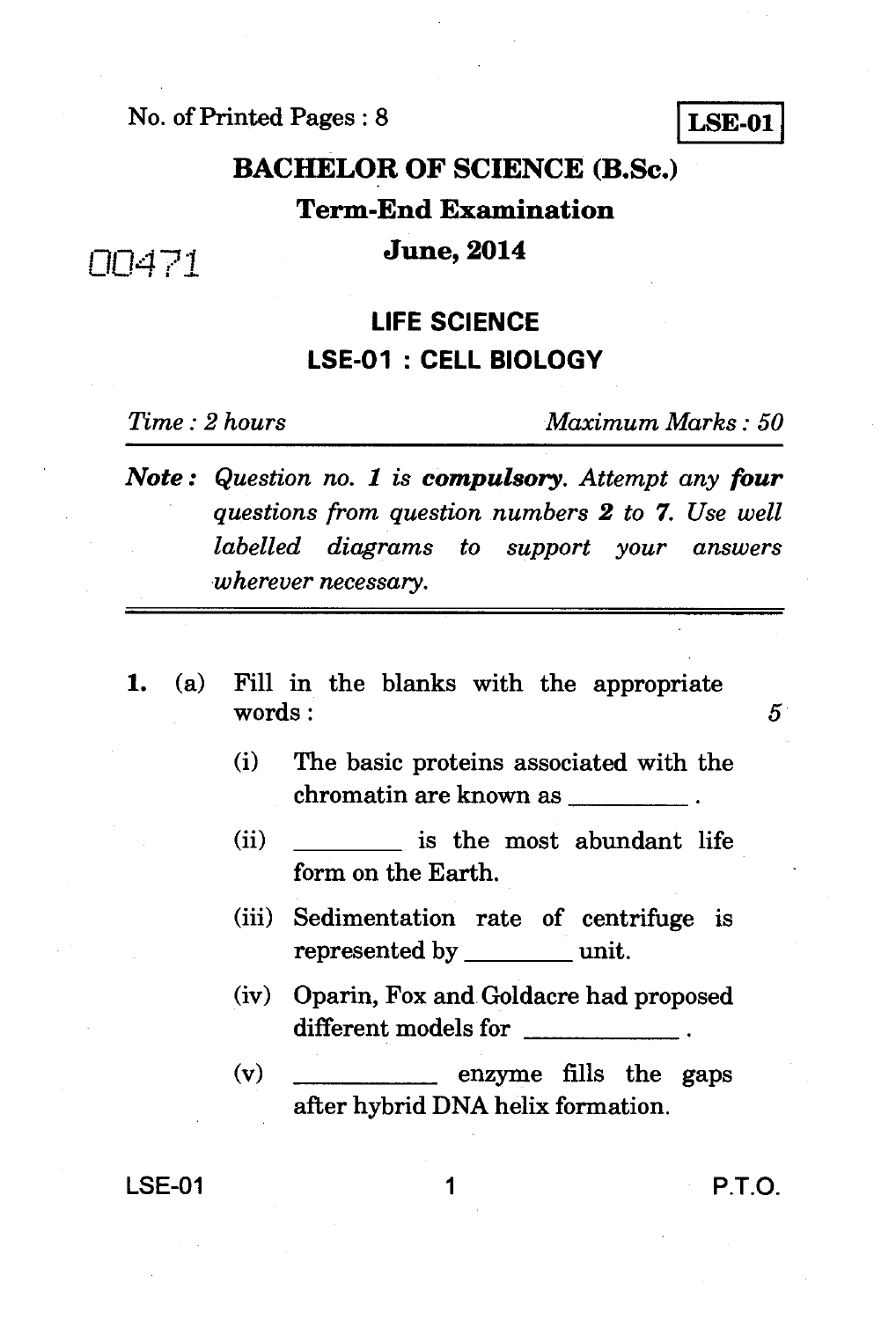(b) Match the items given under *Column* A and *Column B* correctly and rewrite : *5* 

|       | Column A             |            | $Column\ B$           |
|-------|----------------------|------------|-----------------------|
| (i)   | Triacylglycerol      | (1)        | <b>TATA Box</b>       |
| (ii)  | Promoter<br>sequence | (2)        | Cytokinesis           |
| (iii) | Poly A tail          | <b>(3)</b> | Structural<br>protein |
| (iv)  | Collagen             | (4)        | Simple lipid          |
| (v)   | Contractile ring     | (5)        | mRNA                  |

- **2.** Mention whether the following statements are *true* or *false* and give reasons for your answer. Attempt any *five*. 5x2
	- (a) Light microscope and Electron microscope are different from each other in their source of illumination.
	- (b) In gel filtration, larger molecules are excluded first.
	- (c) Unsaturated fatty acids have better keeping quality.
	- (d) Higher  $K_m$  indicates higher efficacy of the enzyme.
	- (e) Membrane asymmetry is mainly due to carbohydrates.

**LSE-01 2**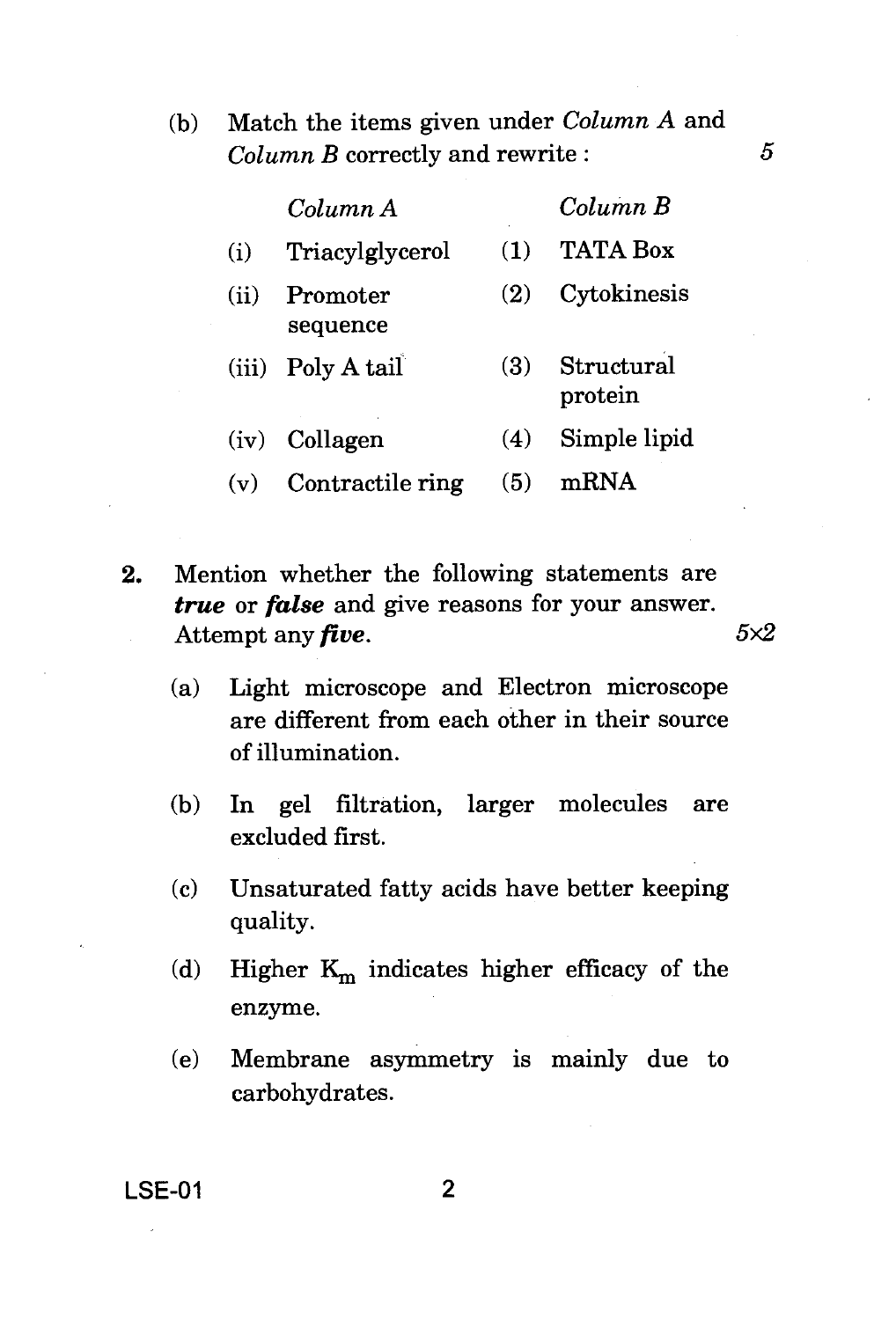- (f) Many antibiotics inhibit eukaryotic protein synthesis.
- (g) UAA, UAG and UGA are known as termination codons.
- **3.** (a) Write a note on the structure and function of Chloroplast *or* Golgi Apparatus. 5
	- (b) Some RBCs are suspended in 50, 150 and 300 mM solution of NaC1 and epidermal cells of *Rhoeo* (a plant), kept in 100, 300 and 500 mM solution of sucrose. Predict their response and make drawings also. (Hint : 150 mM solution of NaC1 is isotonic for RBCs and 300 mM solution of sucrose is isotonic for *Rhoeo* cells). *5*
- **4;** (a) How did the transition from anaerobic to aerobic life occur ? What were its consequences on the Earth's atmosphere ? *5* 
	- (b) Describe the metabolism of pyruvate under aerobic and anaerobic conditions.  $\qquad \qquad 5$
- **5.** (a) Write a short account of tissue culture. *5* 
	- (b) How is starch transported from one part of a plant to another ? Are the synthetic and hydrolytic reactions in starch metabolism similar ? *5*

 $LSE-01$  3 P.T.O.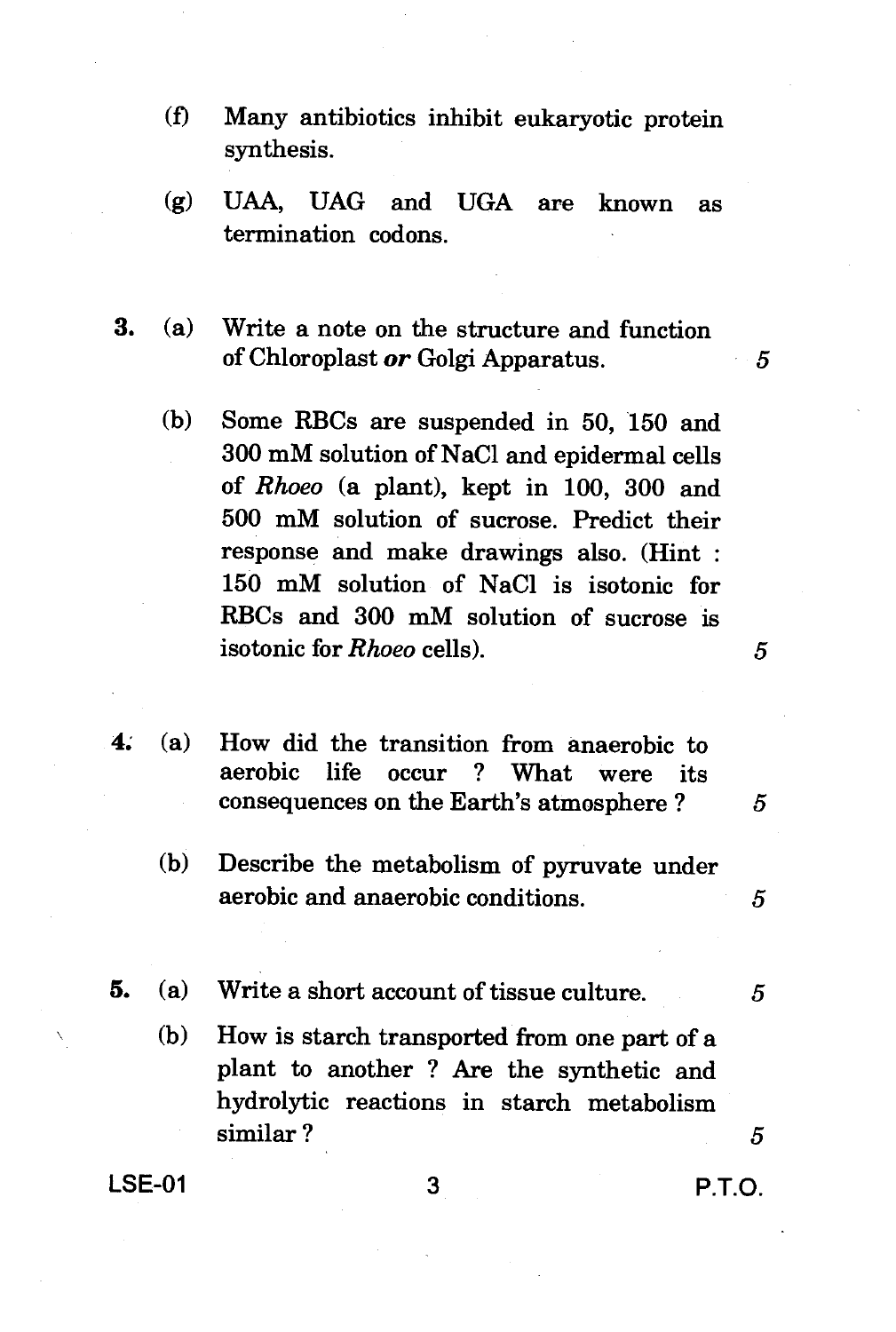| 6. | (a) | Write an account of feedback regulation.<br>Give reasons why end product regulation at<br>initial stage of the pathway is significant. | 6 |
|----|-----|----------------------------------------------------------------------------------------------------------------------------------------|---|
|    | (b) | What is gel-sol theory?                                                                                                                | 2 |
|    | (c) | Draw a L.S. of root tip and label the various<br>regions (no explanation is required).                                                 | 2 |
| 7. | (a) | List any ten points of difference between<br>mitosis and meiosis.                                                                      | 5 |
|    | (b) | Write a brief note on chemotaxis.                                                                                                      | 5 |
|    |     |                                                                                                                                        |   |

 $\hat{\boldsymbol{\tau}}$ 

 $\cdot$ 

J.

 $\sim 10^6$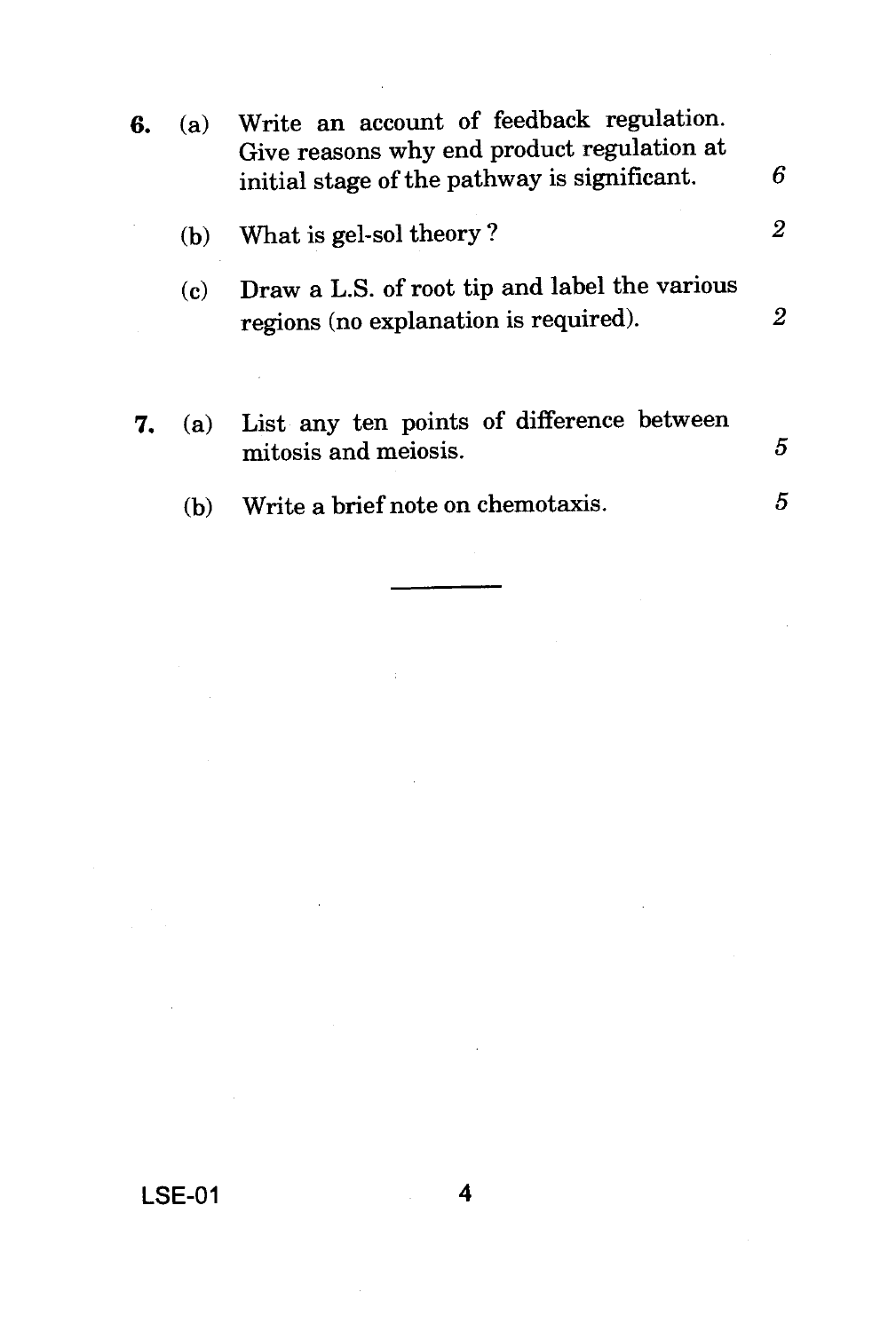एल.एस.ई.-01

# विज्ञान स्नातक (बी.एस सी.)

सत्रांत परीक्षा

जून, 2014

#### जीव विज्ञान

#### एल.एस.ई.-01 : कोशिका जैविकी

समय : 2 घण्टे

अधिकतम अंक · 50

5

- नोट : प्रश्न संख्या 1 अनिवार्य है । प्रश्न 2 से 7 में से किन्हीं चार प्रश्नों के उत्तर दीजिए । अपने उत्तर की पुष्टि करने के लिए आवश्यकतानुसार नामांकित आरेख बनाइए ।
- (क) उपयुक्त शब्दों द्वारा रिक्त स्थानों की पूर्ति कीजिए: 1. क्रोमेटिन से संबंधित मूलभूत प्रोटीनें  $(i)$ 
	- $(ii)$ \_\_\_\_\_\_\_\_ पृथ्वी पर पाए जाने वाले सबसे प्रचुर जीव हैं ।
	- (iii) अपकेन्द्रक की अवसाद दर का निरूपण मात्रक से होता है ।
	- (iv) ओपेरिन, फॉक्स और गोल्डाक्रे ने के लिए विभिन्न मॉडलों की प्रस्तावना की थी। (v) संकर DNA हेलिक्स निर्माण के पश्चात एंजाइम अंतरालों को भर देती है।

**LSE-01** 

5

P.T.O.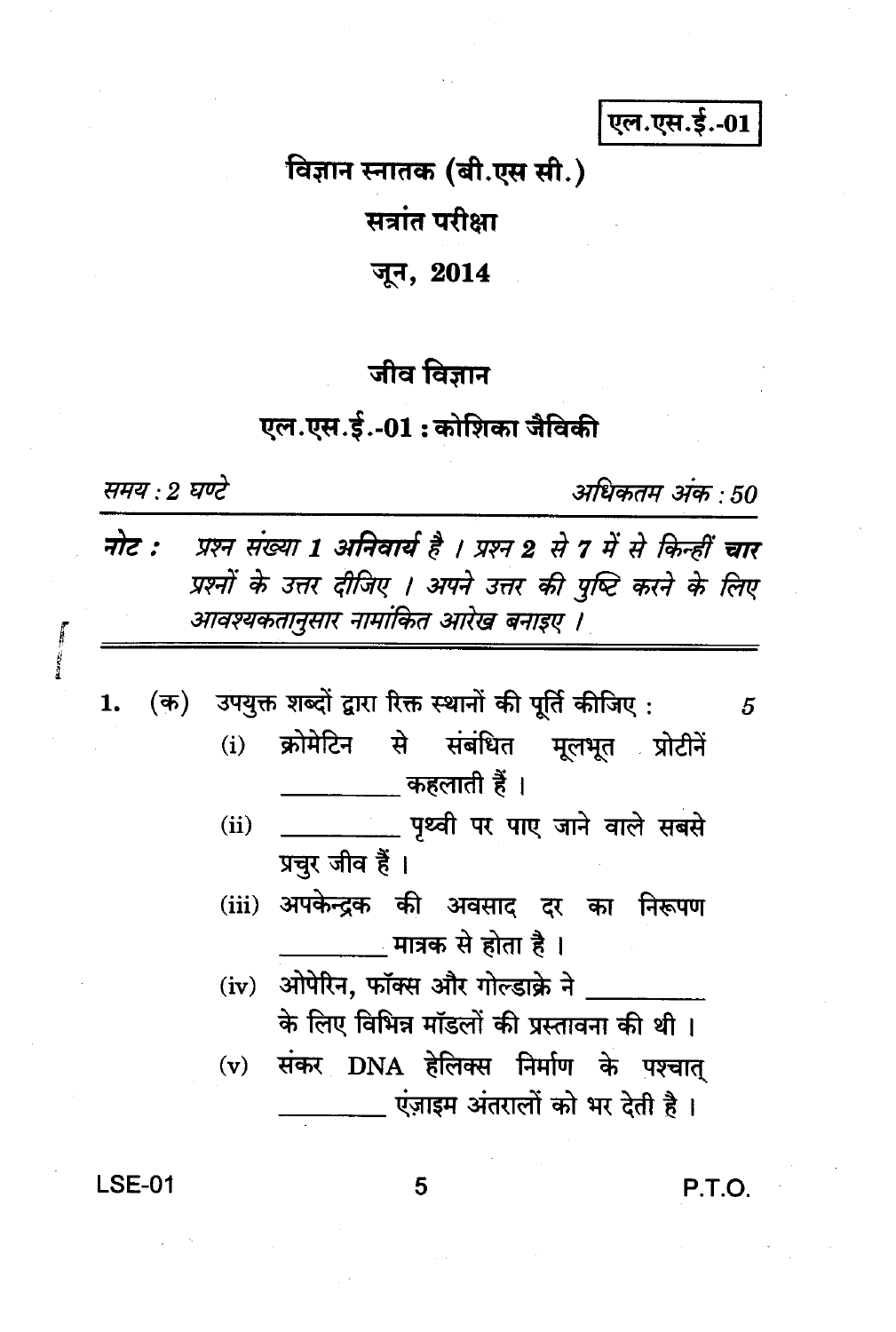- कॉलम अ और कॉलम ब<sup>े</sup> के अंतर्गत दी गई मदों का (ख) सही-सही मिलान कीजिए और फिर लिखिए : 5 कॉलम ब कॉलम ब
	- $(1)$  TATA बॉक्स टाइऐसिलग्लिसरॉल  $(i)$
	- $(ii)$  वर्धक क्रम

 $(iii)$  पॉली  $A$  टेल

(3) संरचनात्मक प्रोटीन

 $(2)$  कोशिकाद्रव्य विभाजन

- (4) सरल लिपिड  $(iv)$  कोलैजन
- $(v)$  संकंचनशील वलय (5) mRNA
- बताडुए कि निम्नलिखित कथन *सही* हैं अथवा *गलत* और  $2.$ अपने उत्तर की पुष्टि के लिए कारण बताइए । किन्हीं *पाँच* प्रश्नों के उत्तर दीजिए ।  $5\times2$

(क) प्रकाश सूक्ष्मदर्शी और इलेक्ट्रॉन सूक्ष्मदर्शी प्रकाश (प्रदीप्ति) के स्रोत के संदर्भ में एक-दूसरे से भिन्न होते हैं।

- (ख) जेल-निस्यंदन में अपेक्षाकृत बड़े अणु पहले निकाले जाते हैं ।
- (ग) असंतृप्त वसा अम्लों को लंबी अवधि तक रखा जा सकता है ।
- (घ) उच्चतर  $\mathbf{K_m}$  का अर्थ है कि एंज़ाइम की प्रभावोत्पादकता अधिक है।
- झिल्ली की असममिति प्रमुख रूप से कार्बोहाइड्रेटों के (ङ) कारण होती है।

#### **LSE-01**

6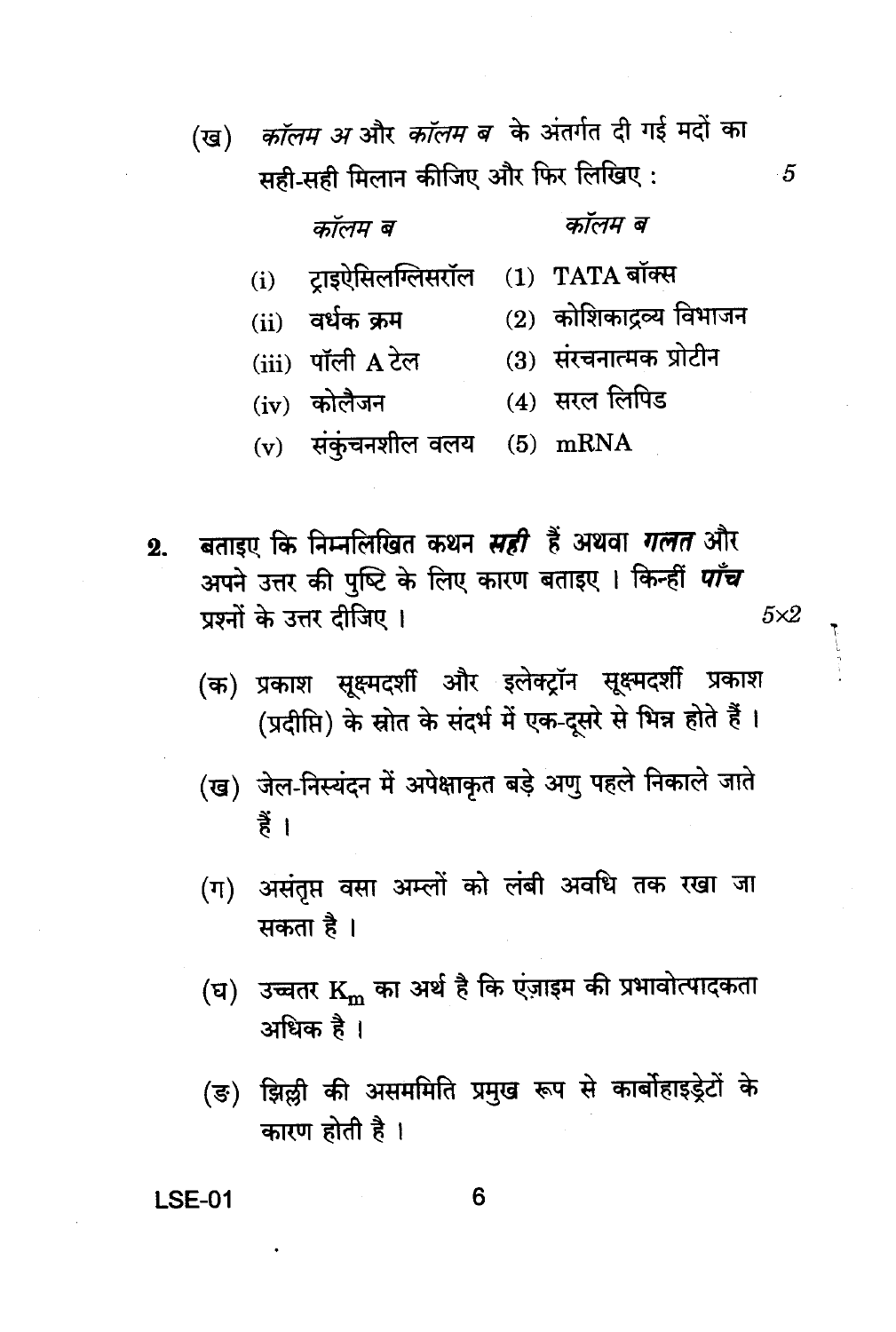- (च) अनेक प्रतिजैविक सुकेन्द्रकियों (यूकैरियोटों) में प्रोटीन-संश्लेषण का निरोधन कर देते हैं।
- (छ) UAA, UAG और UGA समापन कोडॉनों के नाम से जाने जाते हैं।
- हरितलवक (क्लोरोप्लास्ट) **अथवा** गॉल्जी उपकरण (क) 3. की संरचना और कार्य पर टिप्पणी लिखिए।
	- कुछ लाल रुधिर कणिकाओं को नमक के 50, 150 (ख) और 300 mM विलयन में निलंबित किया गया तथा *रोइओ (*एक पादप) की बाह्यत्वचा कोशिकाओं को सुक्रोज़ के 100, 300 और 500 mM विलयन में रखा गया । उनकी अनुक्रिया क्या होगी और चित्र भी बनाइए । (संकेत : नमक का 150 mM विलयन लाल रुधिर कोशिकाओं के लिए समपरासारी है और *रोइओ* कोशिकाओं के लिए सुक्रोज़ का 300 mM विलयन समपरासारी है)।
- अवायवीय जीवन से वायवीय जीवन का संक्रमण  $($ क) 4. किस प्रकार हुआ ? पृथ्वी के वायुमंडल पर उसके क्या परिणाम हुए ?
	- (ख) वायवीय और अवायवीय परिस्थितियों में पाइरुवेट के उपापचय का वर्णन कीजिए ।
- (क) ऊतक-संवर्धन का संक्षेप में वर्णन कीजिए । 5.
	- स्टार्च का वहन पौधे के एक भाग से दूसरे भाग में कैसे (ख) होता है ? स्टार्च उपापचय में संश्लेषित और जल-अपघटनीय (हाइड्रोलिटिक) अभिक्रियाएँ क्या समान होती हैं ?

 $LSE-01$ 

P.T.O.

5

5

5

5

5

5

7